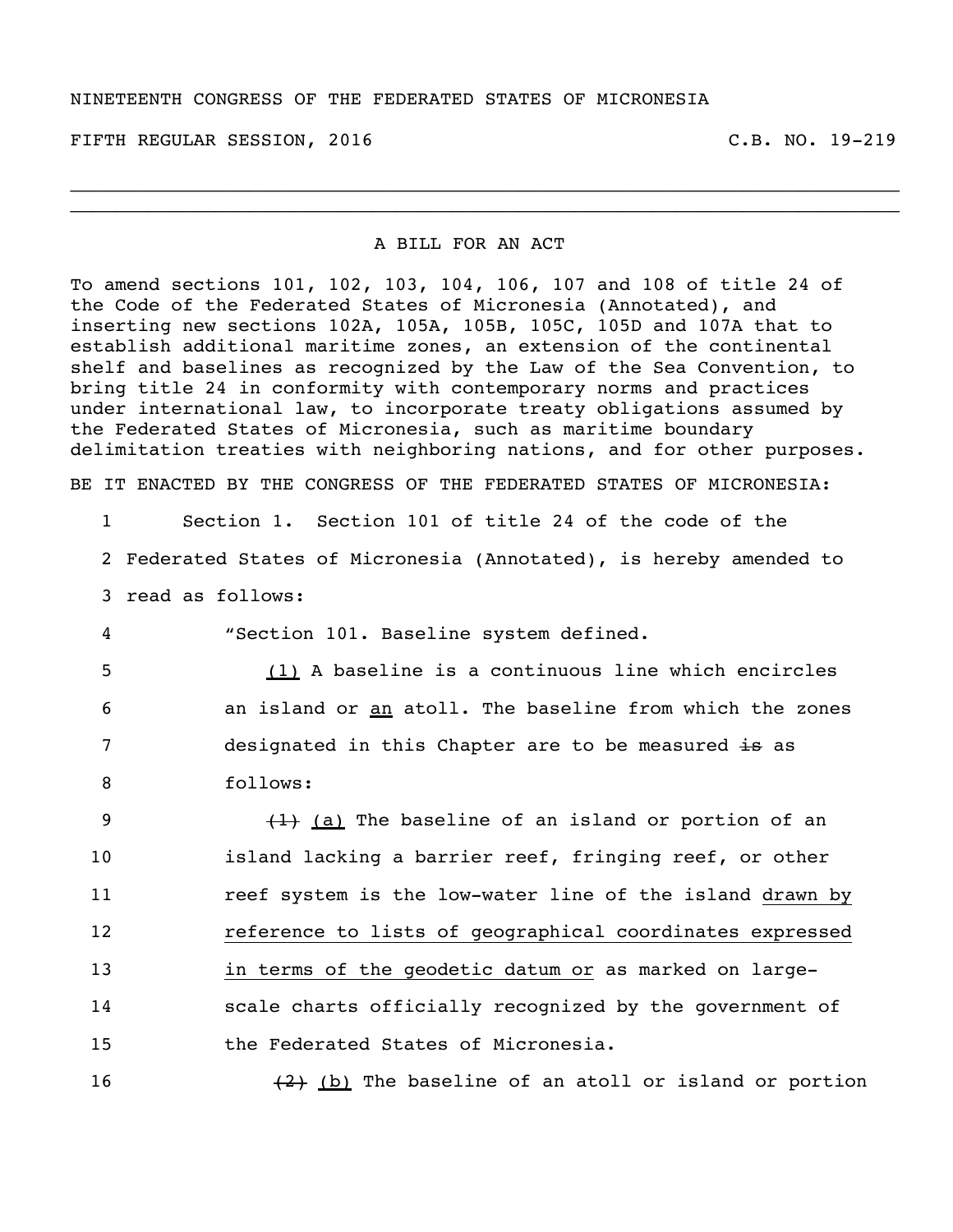C.B. NO. 19-219

| 1              | of an island having a barrier reef, fringing reef, or                                          |
|----------------|------------------------------------------------------------------------------------------------|
| $\overline{2}$ | other reef system is a line following the contour of the                                       |
| 3              | seaward edge of the reef system, which line connects                                           |
| 4              | those outermost elevations of the reef which are above                                         |
| 5              | water at low-water $\lceil \frac{\text{tide}}{\text{tide}} \rceil$ drawn by reference to lists |
| 6              | of geographical coordinates expressed in terms of the                                          |
| 7              | geodetic datum or [and which line exists] as marked on                                         |
| 8              | large-scale charts officially recognized by the                                                |
| 9              | government of the Federated States of Micronesia.                                              |
| 10             | (c) Where there are breaks in reefs, entrances                                                 |
| 11             | to lagoons, river mouths or bays, the President may make                                       |
| 12             | regulations declaring the geographic coordinates of the                                        |
| 13             | natural entrance points of low water between closing                                           |
| 14             | lines are drawn.                                                                               |
| 15             | (2) Baselines may be comprised of straight                                                     |
| 16             | archipelagic baselines joining the outermost points of                                         |
| 17             | the outermost islands and drying reefs of the                                                  |
| 18             | archipelago.                                                                                   |
| 19             | (3) The baselines from which the breadth of the                                                |
| 20             | Territorial Sea, contiguous zone, exclusive economic                                           |
| 21             | zone and continental shelf of the Federated States of                                          |
| 22             | Micronesia are those defined and described in Schedule 1                                       |
| 23             | and include points between which archipelagic baselines                                        |
| 24             | or closing baselines are drawn. The President shall                                            |
| 25             | officially declare the incorporation of Schedule 1 to                                          |

\_\_\_\_\_\_\_\_\_\_\_\_\_\_\_\_\_\_\_\_\_\_\_\_\_\_\_\_\_\_\_\_\_\_\_\_\_\_\_\_\_\_\_\_\_\_\_\_\_\_\_\_\_\_\_\_\_\_\_\_\_\_\_\_\_\_\_\_\_\_\_

\_\_\_\_\_\_\_\_\_\_\_\_\_\_\_\_\_\_\_\_\_\_\_\_\_\_\_\_\_\_\_\_\_\_\_\_\_\_\_\_\_\_\_\_\_\_\_\_\_\_\_\_\_\_\_\_\_\_\_\_\_\_\_\_\_\_\_\_\_\_\_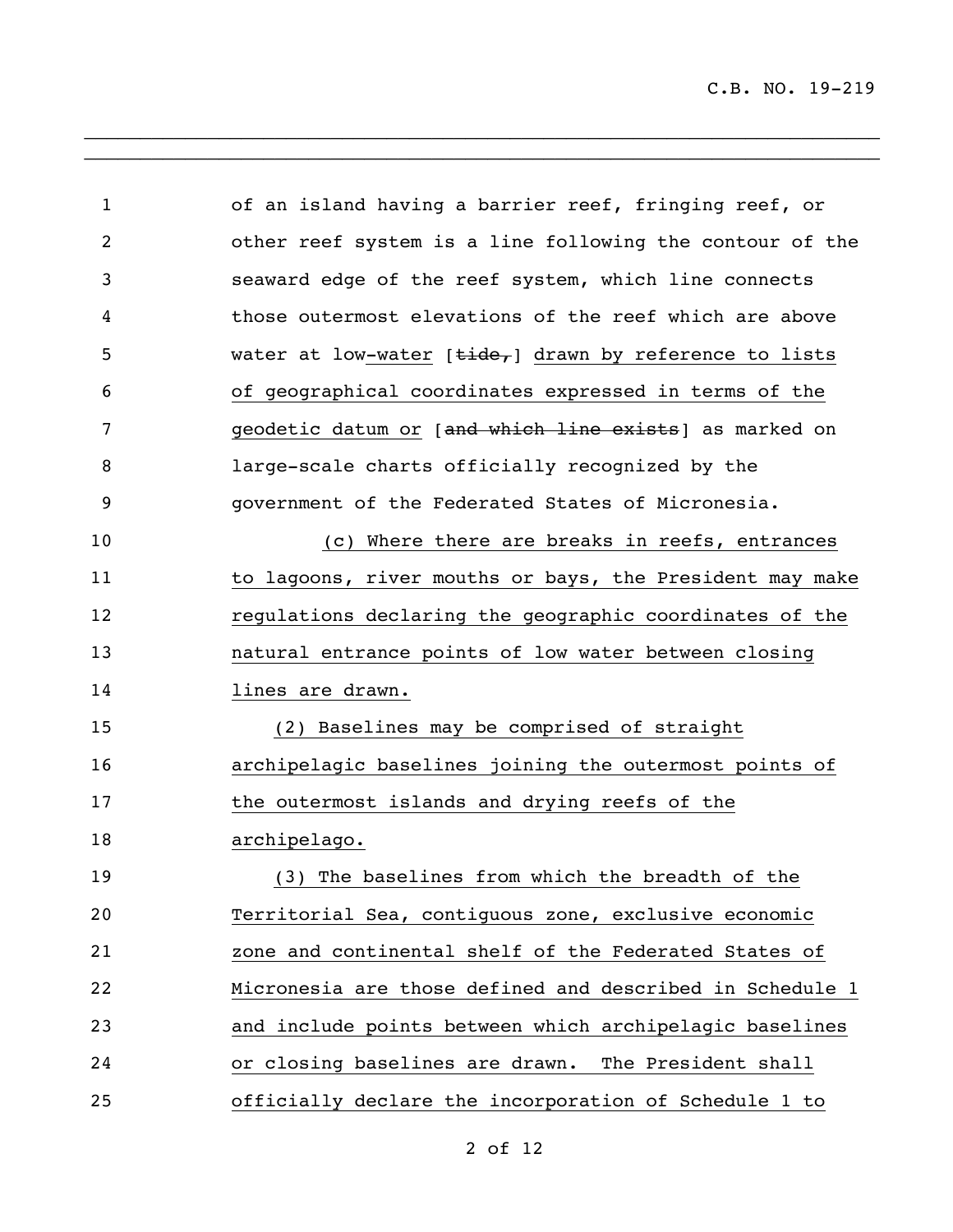1 this section, and he may, from time to time, by executive proclamation, provide update on any of the contents of Schedule 1. (4) A baseline established or recognized under this title may be used to generate the zones of the Federated States of Micronesia and may be used to establish the outer limit of continental shelf or as a constraint line 8 of any extension thereof. Section 2. Section 102 of title 24 of the Code of the Federated States of Micronesia (Annotated), is hereby amended to read as follows: "Section 102. Territorial Sea and internal waters - Defined. (1) There is hereby established a Territorial Sea of 15 12 nautical miles (M) breadth. The inner boundary of the Territorial Sea of each island or atoll is the baseline as defined in Section 101 of this Title. The outer 18 boundary is a line, every point of which is 12  $M$ </u> **Inautical miles** seaward of the nearest point of the baseline. (2) Waters landward of the baseline, including the lagoons of atolls or islands, are internal waters. Section 3. Title 24 of the Code of the Federated States of Micronesia (Annotated), is hereby amended by inserting a new section 102A at the end of section 102 of chapter 1 to read as

\_\_\_\_\_\_\_\_\_\_\_\_\_\_\_\_\_\_\_\_\_\_\_\_\_\_\_\_\_\_\_\_\_\_\_\_\_\_\_\_\_\_\_\_\_\_\_\_\_\_\_\_\_\_\_\_\_\_\_\_\_\_\_\_\_\_\_\_\_\_\_ \_\_\_\_\_\_\_\_\_\_\_\_\_\_\_\_\_\_\_\_\_\_\_\_\_\_\_\_\_\_\_\_\_\_\_\_\_\_\_\_\_\_\_\_\_\_\_\_\_\_\_\_\_\_\_\_\_\_\_\_\_\_\_\_\_\_\_\_\_\_\_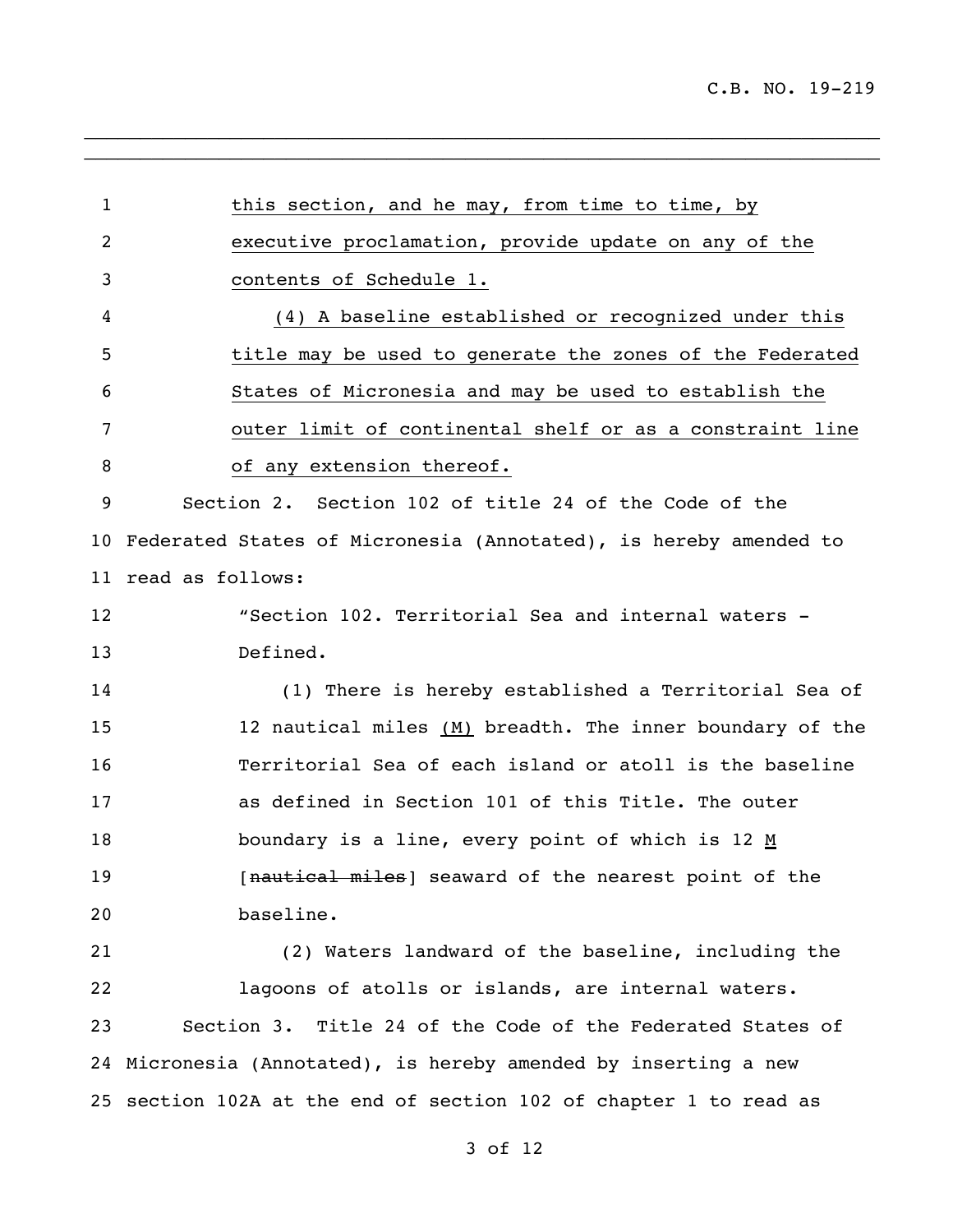$\_$  ,  $\_$  ,  $\_$  ,  $\_$  ,  $\_$  ,  $\_$  ,  $\_$  ,  $\_$  ,  $\_$  ,  $\_$  ,  $\_$  ,  $\_$  ,  $\_$  ,  $\_$  ,  $\_$  ,  $\_$  ,  $\_$  ,  $\_$ 

| $\mathbf{1}$ | follows:                                                                  |
|--------------|---------------------------------------------------------------------------|
| 2            | "Section 102A. Archipelagic water - Defined.                              |
| 3            | (1) Waters, other than internal waters, landward of                       |
| 4            | the archipelagic baselines declared under subsection (2)                  |
| 5            | of this section are archipelagic waters.                                  |
| 6            | (2) The President of the Federated States of                              |
| 7            | Micronesia may from time to time declare, in accordance                   |
| 8            | with international law, the geographic coordinates of                     |
| 9            | points between which archipelagic baselines are to be                     |
| 10           | drawn.                                                                    |
| 11           | Section 4. Section 103 of title 24 of the Code of the                     |
|              | 12 Federated States of Micronesia (Annotated), is hereby amended to       |
|              | 13 read as follows:                                                       |
| 14           | "Section 103. Territorial Sea, archipelagic waters, and                   |
| 15           | internal waters - Sovereignty.                                            |
| 16           | The sovereignty of the Federated States of Micronesia                     |
| 17           | extends to its internal waters, archipelagic waters, and                  |
| 18           | Territorial Sea, including sovereign rights over the                      |
| 19           | living and nonliving resources in the Territorial Sea                     |
| 20           | and internal waters and in the airspace above the                         |
| 21           | Territorial Sea, archipelagic waters, and internal                        |
| 22           | waters as well as $\left[\frac{1+s}{1+s}\right]$ the seabed and subsoil." |
| 23           | Section 5. Section 104 of title 24 of the Code of the                     |
|              | 24 Federated States of Micronesia (Annotated), is hereby amended to       |
|              | 25 read as follows:                                                       |

\_\_\_\_\_\_\_\_\_\_\_\_\_\_\_\_\_\_\_\_\_\_\_\_\_\_\_\_\_\_\_\_\_\_\_\_\_\_\_\_\_\_\_\_\_\_\_\_\_\_\_\_\_\_\_\_\_\_\_\_\_\_\_\_\_\_\_\_\_\_\_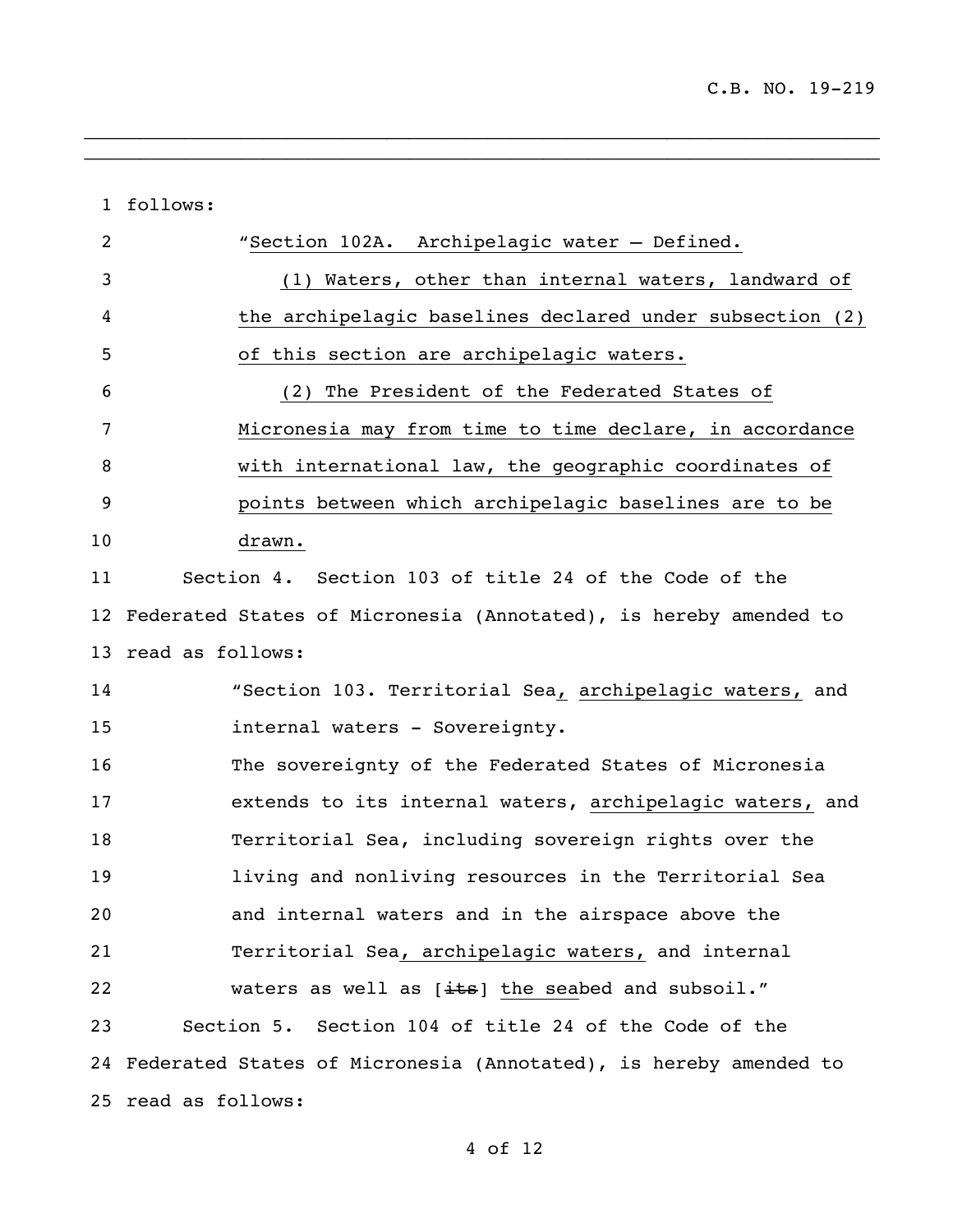| $\mathbf{1}$   | "Section 104. Exclusive economic zone - Defined.                  |
|----------------|-------------------------------------------------------------------|
| $\overline{c}$ | There is hereby established an exclusive economic zone            |
| 3              | contiquous to the Territorial Sea. The inner boundary             |
| 4              | of the exclusive economic zone of each island or atoll            |
| 5              | is the seaward boundary of the Territorial Sea, and the           |
| 6              | outer boundary is a line, every point of which is not             |
| $\overline{7}$ | more than 200 M [two hundred nautical miles] seaward of           |
| 8              | the nearest point on the baseline as defined in section           |
| 9              | 101 of this Title."                                               |
| 10             | Section 6. Title 24 of the Code of the Federated States of        |
|                | 11 Micronesia (Annotated), is hereby amended by inserting a new   |
|                | 12 section 105A at the end of section 105 of chapter 1 to read as |
|                | 13 follows:                                                       |
|                |                                                                   |
| 14             | "Section 105A. Contiguous Zone.                                   |
| 15             | (1) There is hereby established a Contiguous Zone,                |
| 16             | comprising those areas of the sea that are beyond and             |
| 17             | adjacent to the Territorial Sea. The inner boundary of            |
| 18             | the contiguous zone is the seaward boundary of the                |
| 19             | Territorial Sea. The outer boundary of the Contiguous             |
| 20             | Zone is a line, every point of which is not more than 24          |
| 21             | M seaward of the nearest point of the baseline as                 |
| 22             | defined in section 101 of this title.                             |
| 23             | (2) The President may, from time to time, by                      |
| 24             | Proclamation, declare the limits of the whole or of any           |

 $\ldots$  . The contribution of the contribution of the contribution of the contribution of the contribution of the contribution of the contribution of the contribution of the contribution of the contribution of the contribut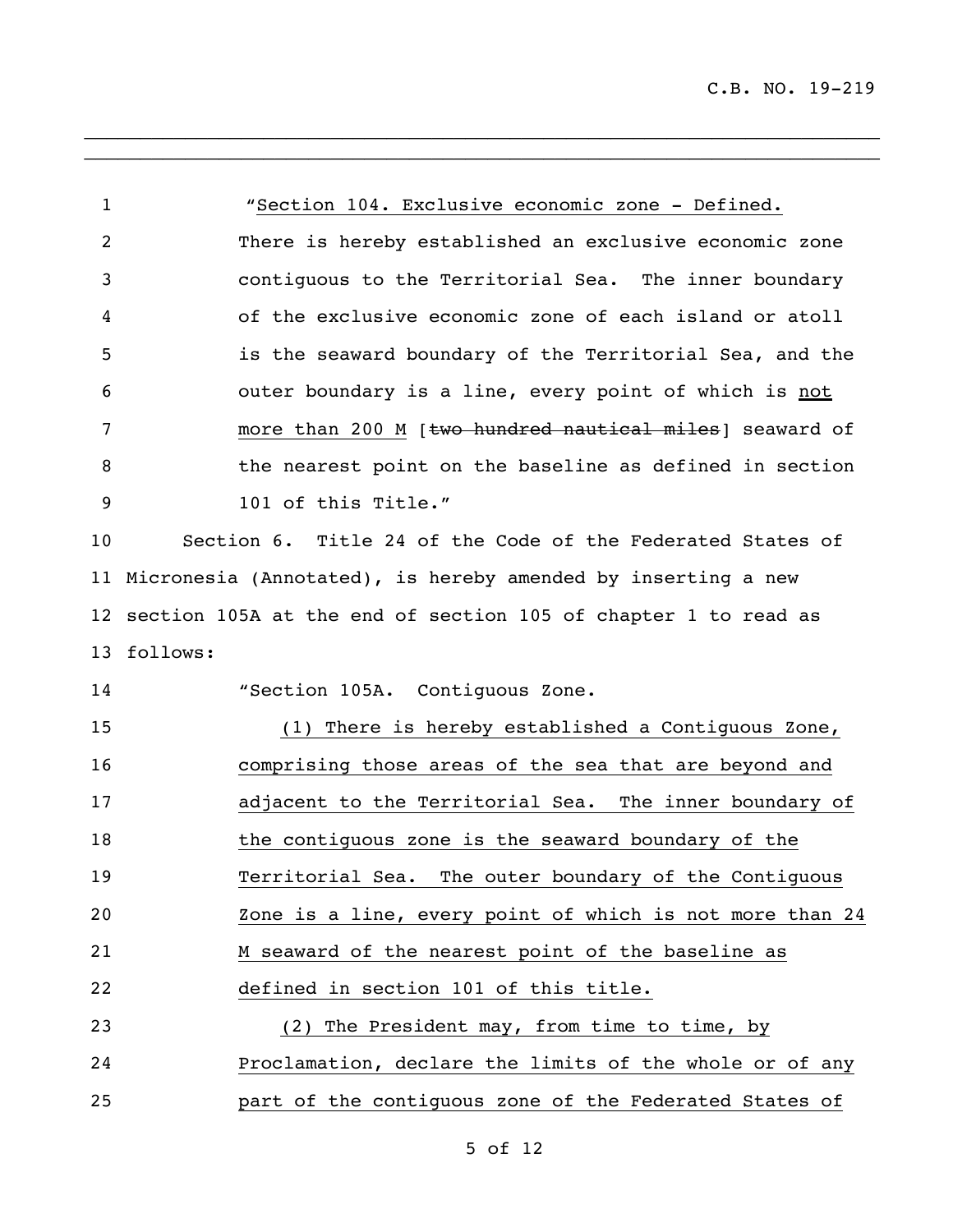| 1  | Micronesia.                                                        |
|----|--------------------------------------------------------------------|
| 2  | (3) Within the Contiguous Zone, the National                       |
| 3  | Government of the Federated States of Micronesia may               |
| 4  | exercise the control necessary to:                                 |
| 5  | (a) prevent infringement of its customs, fiscal,                   |
| 6  | immigration or sanitary laws and regulations within the            |
| 7  | territory of the Federated States of Micronesia or the             |
| 8  | Territorial Sea; and                                               |
| 9  | (b) punish infringement of its customs, fiscal,                    |
| 10 | immigration or sanitary laws and regulations committed             |
| 11 | within the territory of the Federated States of                    |
| 12 | Micronesia or the territorial sea."                                |
| 13 | Section 7. Title 24 of the Code of the Federated States of         |
|    | 14 Micronesia (Annotated), is hereby amended by inserting a new    |
|    | 15 section 105B at the end of section 105A of chapter 1 to read as |
|    | 16 follows:                                                        |
| 17 | "Section 105B. Continental Shelf.                                  |
| 18 | (1) There is hereby established a Continental Shelf                |
| 19 | comprising of the seabed and subsoil of the submarine              |
| 20 | areas that extend beyond the Territorial Sea throughout            |
| 21 | the natural prolongation of the land territory to the              |
| 22 | outer edge of the continental margin, or to a distance             |
| 23 | of 200 M from the baselines from which the breadth of              |
| 24 | the Territorial Sea is measured where the outer edge of            |
| 25 | the continental margin does not extend up to that                  |

\_\_\_\_\_\_\_\_\_\_\_\_\_\_\_\_\_\_\_\_\_\_\_\_\_\_\_\_\_\_\_\_\_\_\_\_\_\_\_\_\_\_\_\_\_\_\_\_\_\_\_\_\_\_\_\_\_\_\_\_\_\_\_\_\_\_\_\_\_\_\_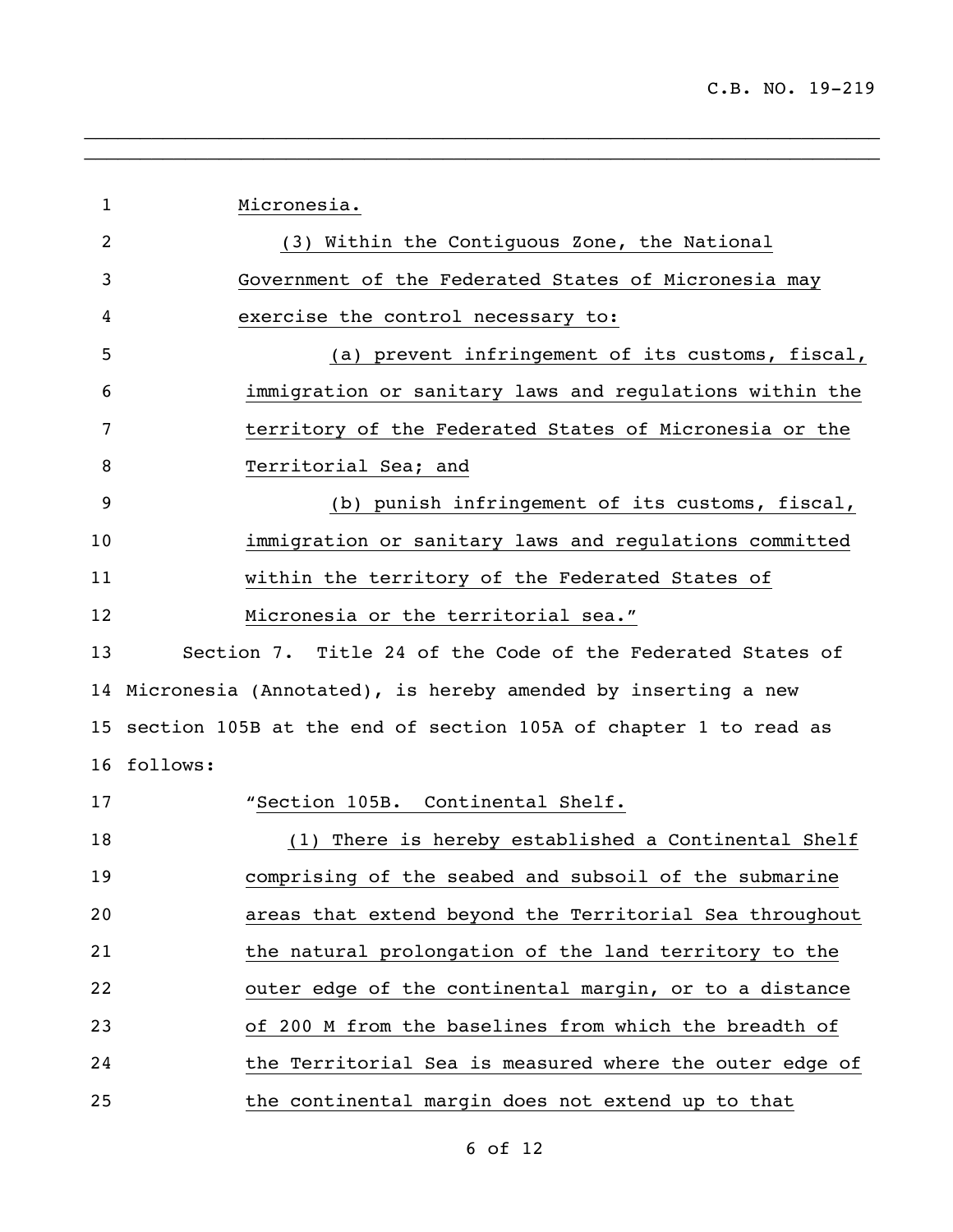| 1              | distance.                                                       |
|----------------|-----------------------------------------------------------------|
| $\overline{2}$ | (2) Subject to subsection (3) of this section and               |
| 3              | any relevant international agreement to which the               |
| 4              | Federated States of Micronesia is a party:                      |
| 5              | (a) the inner boundary of the Continental Shelf                 |
| 6              | is the seaward boundary of the Territorial Sea; and             |
| 7              | (b) the outer boundary of the Continental Shelf                 |
| 8              | is a line, every point of which is not more than 200 M          |
| 9              | seaward of the nearest point on the baseline as defined         |
| 10             | in section 101 of this title.                                   |
| 11             | Where the continental shelf is beyond 200 M,<br>(3)             |
| 12             | it shall not extend more than 350 M from any of the             |
| 13             | baselines recognized under Schedule 1 from which the            |
| 14             | breadth of the Territorial Sea is measured."                    |
| 15             | Section 8. Title 24 of the Code of the Federated States of      |
| 16             | Micronesia (Annotated), is hereby amended by inserting a new    |
| 17             | section 105C at the end of section 105B of chapter 1 to read as |
| 18             | follows:                                                        |
| 19             | "Section 105C. Extension of Continental Shelf.                  |
| 20             | Whenever the continental margin extends beyond 200 M            |
| 21             | from the baselines as defined in section 101, the outer         |
| 22             | limits of the continental shelf are to be established           |
| 23             | in accordance with Article 76 of the Convention."               |
| 24             | Section 9. Title 24 of the Code of the Federated States of      |
| 25             | Micronesia (Annotated), is hereby amended by inserting a new    |

 $\ldots$  . The contribution of the contribution of the contribution of the contribution of the contribution of the contribution of the contribution of the contribution of the contribution of the contribution of the contribut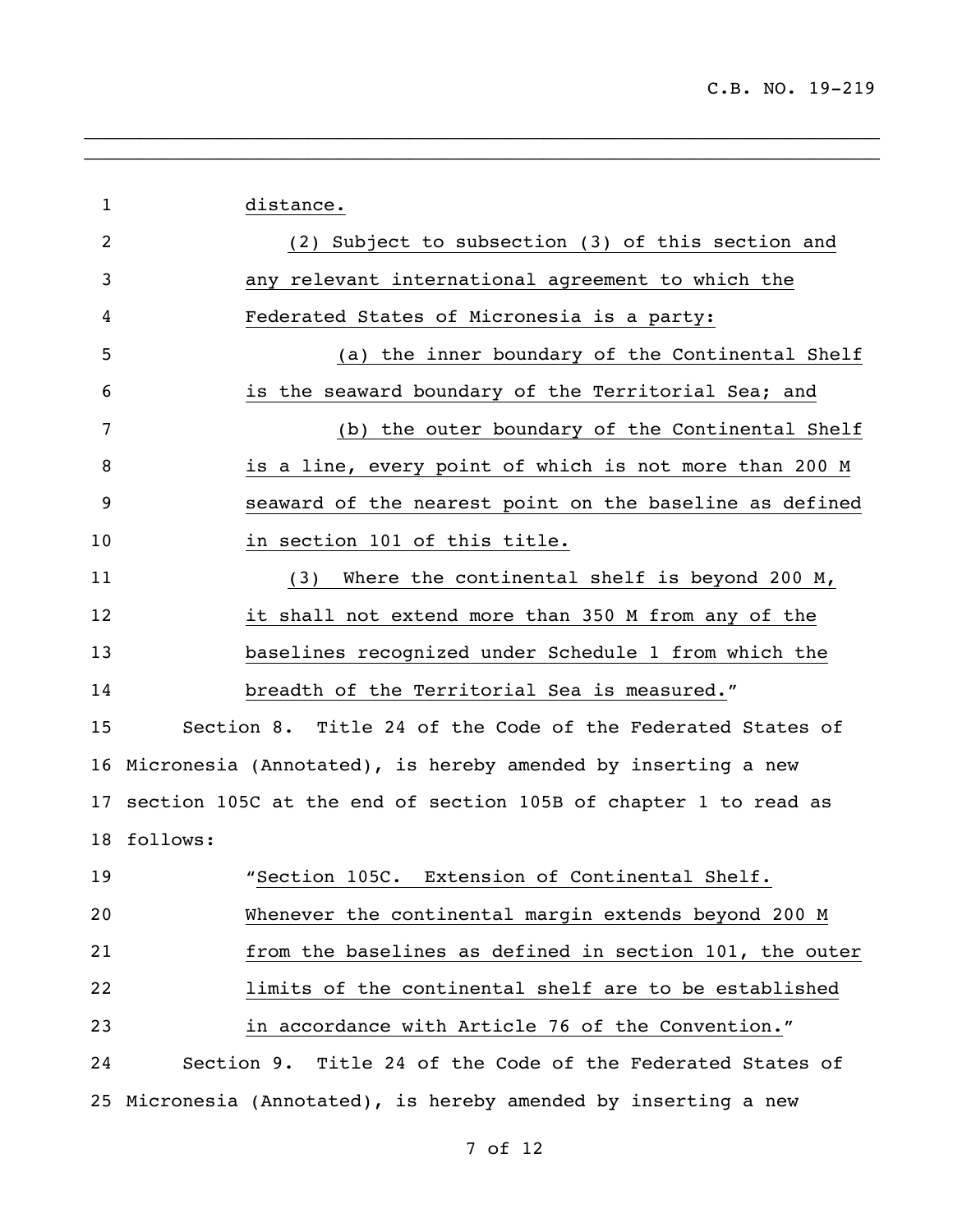section 105D at the end of section 105C of chapter 1 to read as follows: "Section 105D. Rights and jurisdiction over the Continental Shelf. Within the Continental Shelf, the National Government of the Federated States of Micronesia shall have: (a) sovereign rights for the purpose of exploring 8 the continental shelf and exploiting its natural resources, (b) exclusive rights to authorize and regulate drilling on the continental shelf for all purposes, (c) exclusive rights to construct, authorize and regulate the construction, operation and use of artificial islands, installations and structures, (d) jurisdiction with respect to protection and preservation of the marine environment, and (e) the right to regulate, authorize and conduct 18 marine scientific research." Section 10. Section 106 of title 24 of the Code of the Federated States of Micronesia (Annotated), is hereby amended to read as follows: "Section 106. Submerged reefs. Traditionally recognized fishing rights in submerged reef areas wherever located within the fishery zones  $1\pm$ ]of Micronesia shall be preserve and respected."

\_\_\_\_\_\_\_\_\_\_\_\_\_\_\_\_\_\_\_\_\_\_\_\_\_\_\_\_\_\_\_\_\_\_\_\_\_\_\_\_\_\_\_\_\_\_\_\_\_\_\_\_\_\_\_\_\_\_\_\_\_\_\_\_\_\_\_\_\_\_\_ \_\_\_\_\_\_\_\_\_\_\_\_\_\_\_\_\_\_\_\_\_\_\_\_\_\_\_\_\_\_\_\_\_\_\_\_\_\_\_\_\_\_\_\_\_\_\_\_\_\_\_\_\_\_\_\_\_\_\_\_\_\_\_\_\_\_\_\_\_\_\_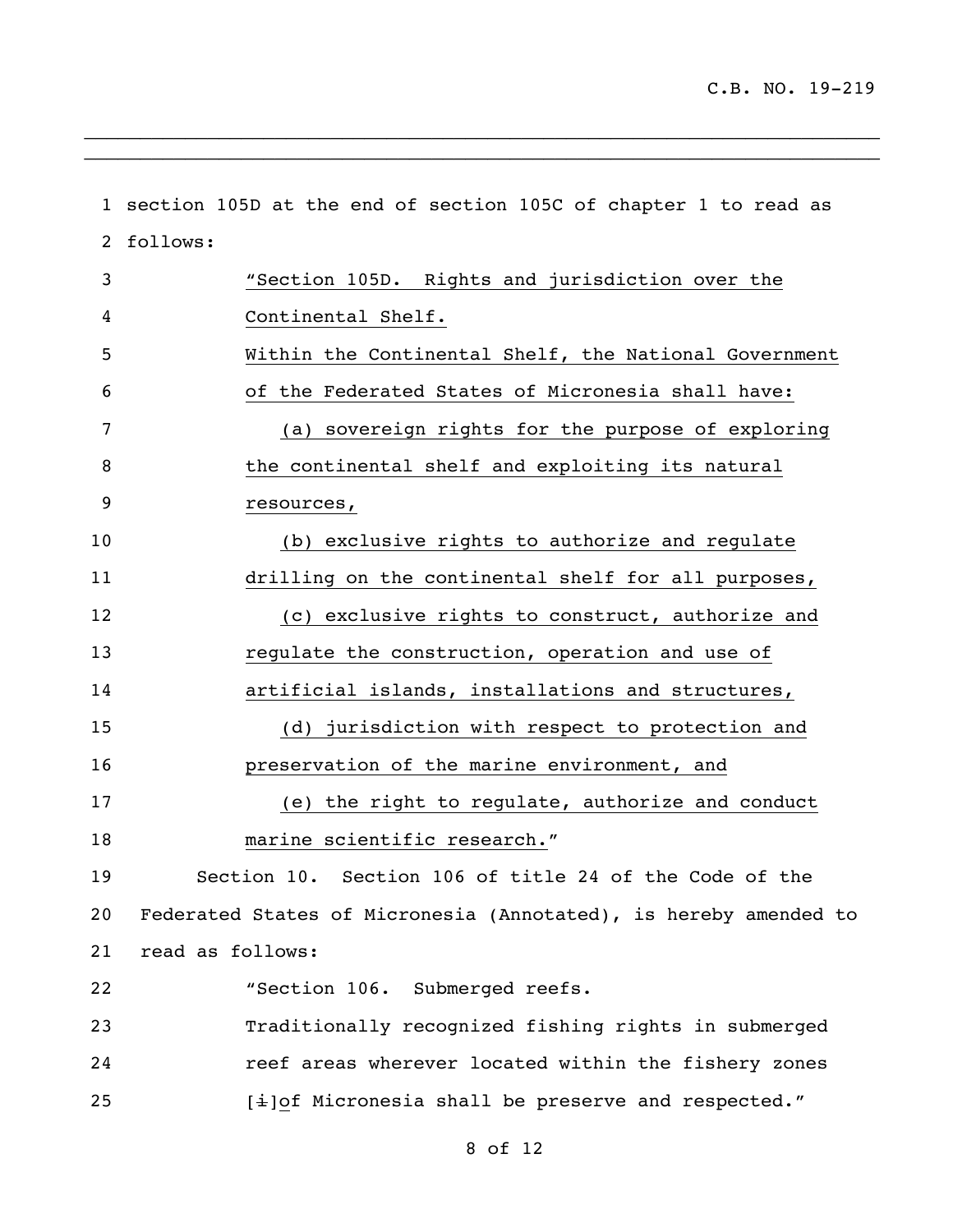| $\mathbf{1}$ | Section 11. Section 107 of title 24 of the Code of the           |
|--------------|------------------------------------------------------------------|
| 2            | Federated States of Micronesia (Annotated), is hereby amended to |
| 3            | read as follows:                                                 |
| 4            | "Section 107. Regulations.                                       |
| 5            | The President of the Federated States of Micronesia may          |
| 6            | issue such regulations as are necessary to establish             |
| 7            | the baselines, the boundaries of internal waters, the            |
| 8            | archipelagic waters, the Territorial Sea, and the                |
| 9            | exclusive economic zone, the Contiguous Zone, and the            |
| 10           | Continental Shelf."                                              |
| 11           | Section 12. Title 24 of the Code of the Federated States         |
| 12           | of Micronesia (Annotated), is hereby amended by inserting a new  |
| 13           | section 107A at the end of section 107 of chapter 1 to read as   |
| 14           | follows:                                                         |
| 15           | "Section 107A. Production of charts.                             |
| 16           | The President may cause to be prepared such charts as            |
| 17           | he deems fit showing the baselines or the zones, or any          |
| 18           | matter relating thereto. Such charts when certified by           |
| 19           | the President or his designee constitute a prima facie           |
| 20           | evidence of any matter shown thereon."                           |
| 21           | Section 13. Section 108 of title 24 of the Code of the           |
| 22           | Federated States of Micronesia is hereby amended to read as      |
| 23           | follows:                                                         |
| 24           | "Section 108. Definitions.                                       |
| 25           | As used in this Chapter:                                         |

 $\ldots$  . The contribution of the contribution of the contribution of the contribution of the contribution of the contribution of the contribution of the contribution of the contribution of the contribution of the contribut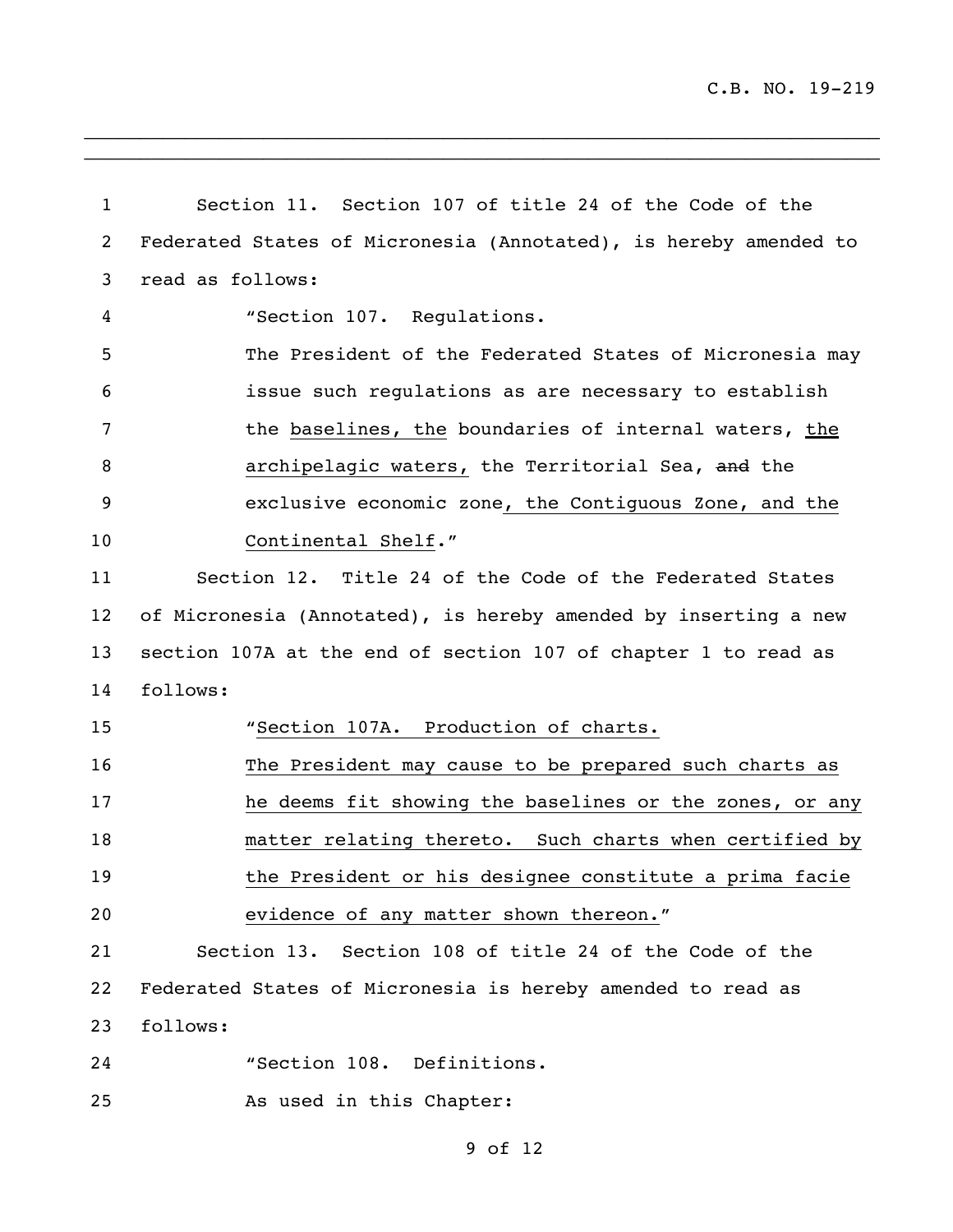(1) "Archipelago" means a group of islands, including parts of islands, interconnecting waters and other natural features which are so closely interrelated that such islands, waters and other natural features form an intrinsic geographical, economic and political entity, or which historically have been regarded as such.

\_\_\_\_\_\_\_\_\_\_\_\_\_\_\_\_\_\_\_\_\_\_\_\_\_\_\_\_\_\_\_\_\_\_\_\_\_\_\_\_\_\_\_\_\_\_\_\_\_\_\_\_\_\_\_\_\_\_\_\_\_\_\_\_\_\_\_\_\_\_\_ \_\_\_\_\_\_\_\_\_\_\_\_\_\_\_\_\_\_\_\_\_\_\_\_\_\_\_\_\_\_\_\_\_\_\_\_\_\_\_\_\_\_\_\_\_\_\_\_\_\_\_\_\_\_\_\_\_\_\_\_\_\_\_\_\_\_\_\_\_\_\_

 $[+1]$ (2) "Atoll" means a naturally formed reef system which has one or more islands situated on the reef system, including Ngulu, Ulithi, Sorol, Eauripik, 11 Woleai, Faraulep, Ifalik, [Olaimarao] Olimarao, Elato, Lamotrek, West Fayu, Puluwat, Pulap, Pulusuk, Namonuito, Kuop, Nomowin, Murilo, Losap, Namoluk, Satawan, Etal, Lukunor, Minto Reef, Oroluk, Nukuoro, Kapingamarangi, Pakin, Ant, Sapwuafik, Mwoakilloa, and Pingelap.

 (3) "Continental shelf" means the Continental Shelf established under section 105B. It comprises the seabed and subsoil of the submarine areas that extend beyond the Territorial Sea throughout the natural prolongation of land territory to the outer edge of the continental margin, or to a distance of 200 M from the baselines from which the breadth of the Territorial Sea is measured where the outer edge of the continental margin does not extend up to that distance. The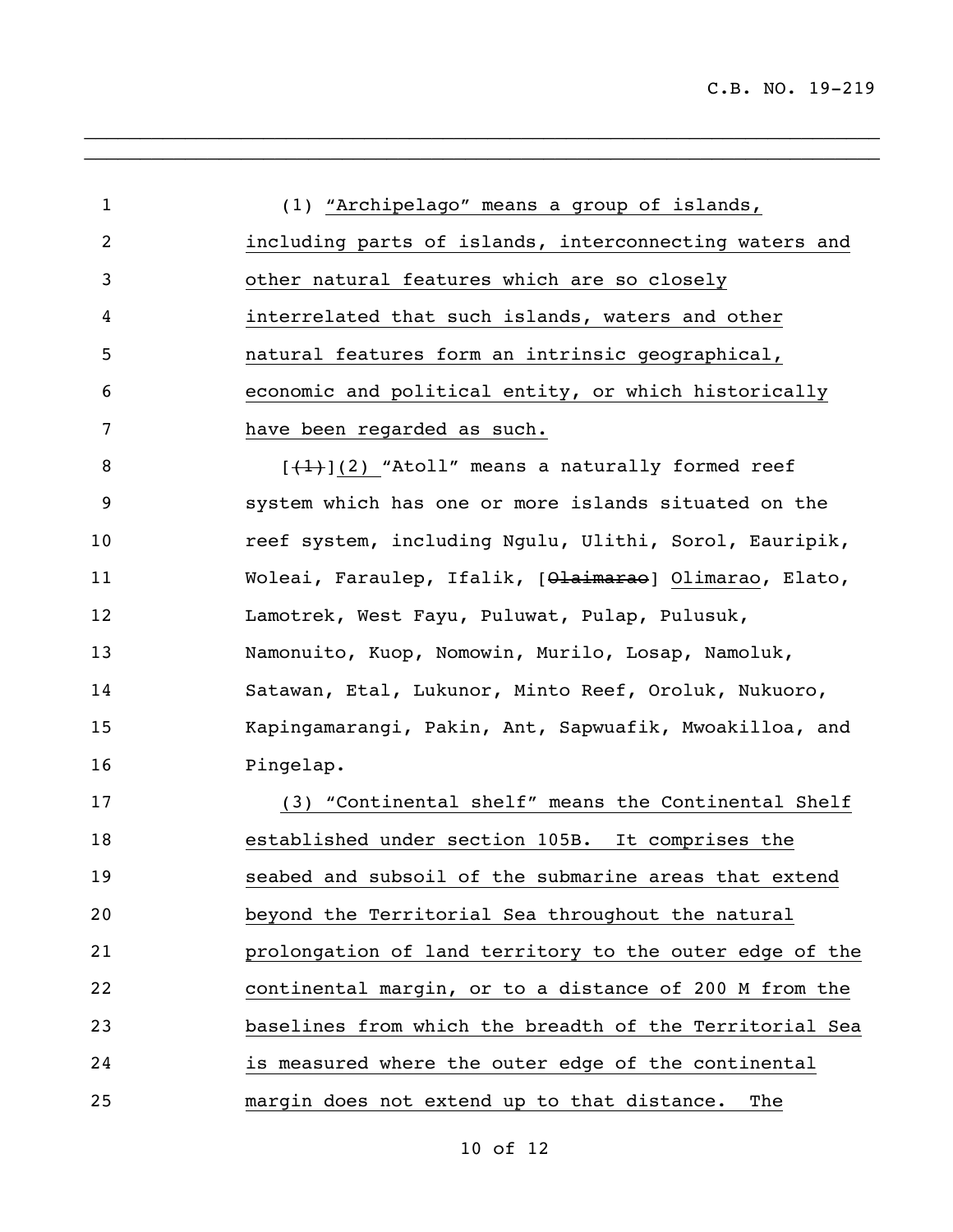| $\mathbf 1$ | Continental Shelf may, in accordance with section 105C, |
|-------------|---------------------------------------------------------|
| 2           | extend beyond the 200 M from the baselines in           |
| 3           | accordance with the limits recognized by the            |
|             |                                                         |
| 4           | Convention. For the purpose of this section, the term   |
| 5           | "continental margin" shall have the same interpretation |
| 6           | as understood under the Convention.                     |
| 7           | (4) "Convention" means the United Nations Convention    |
| 8           | on the Law of the Sea.                                  |
| 9           | (5) "Geodetic datum" means the World Geodetic System    |
| 10          | 1984 (WGS84).                                           |
| 11          | $(2)$ (6) "Island" means a naturally formed area of     |
| 12          | land, surrounded by water, which is above water at high |
| 13          | tide.                                                   |
| 14          | "Low-water" means the Lowest Astronomical Tide.<br>(7)  |
| 15          | (8) "Low-tide" has a corresponding meaning.             |
| 16          | "Mile" or "M" means the international nautical<br>(9)   |
| 17          | mile, equivalent to 1,852 meters.                       |
| 18          | (10) "Straight line" means geodesic.                    |
| 19          | (11) "Territorial Sea" means the territorial sea of     |
| 20          | the Federated States of Micronesia.                     |
| 21          | (11) "Zones" means the different maritime zones         |
| 22          | recognized in the Convention, namely: the territorial   |
| 23          | sea, the contiguous zone, the exclusive economic zone,  |
| 24          | and the continental shelf."                             |
| 25          |                                                         |

\_\_\_\_\_\_\_\_\_\_\_\_\_\_\_\_\_\_\_\_\_\_\_\_\_\_\_\_\_\_\_\_\_\_\_\_\_\_\_\_\_\_\_\_\_\_\_\_\_\_\_\_\_\_\_\_\_\_\_\_\_\_\_\_\_\_\_\_\_\_\_